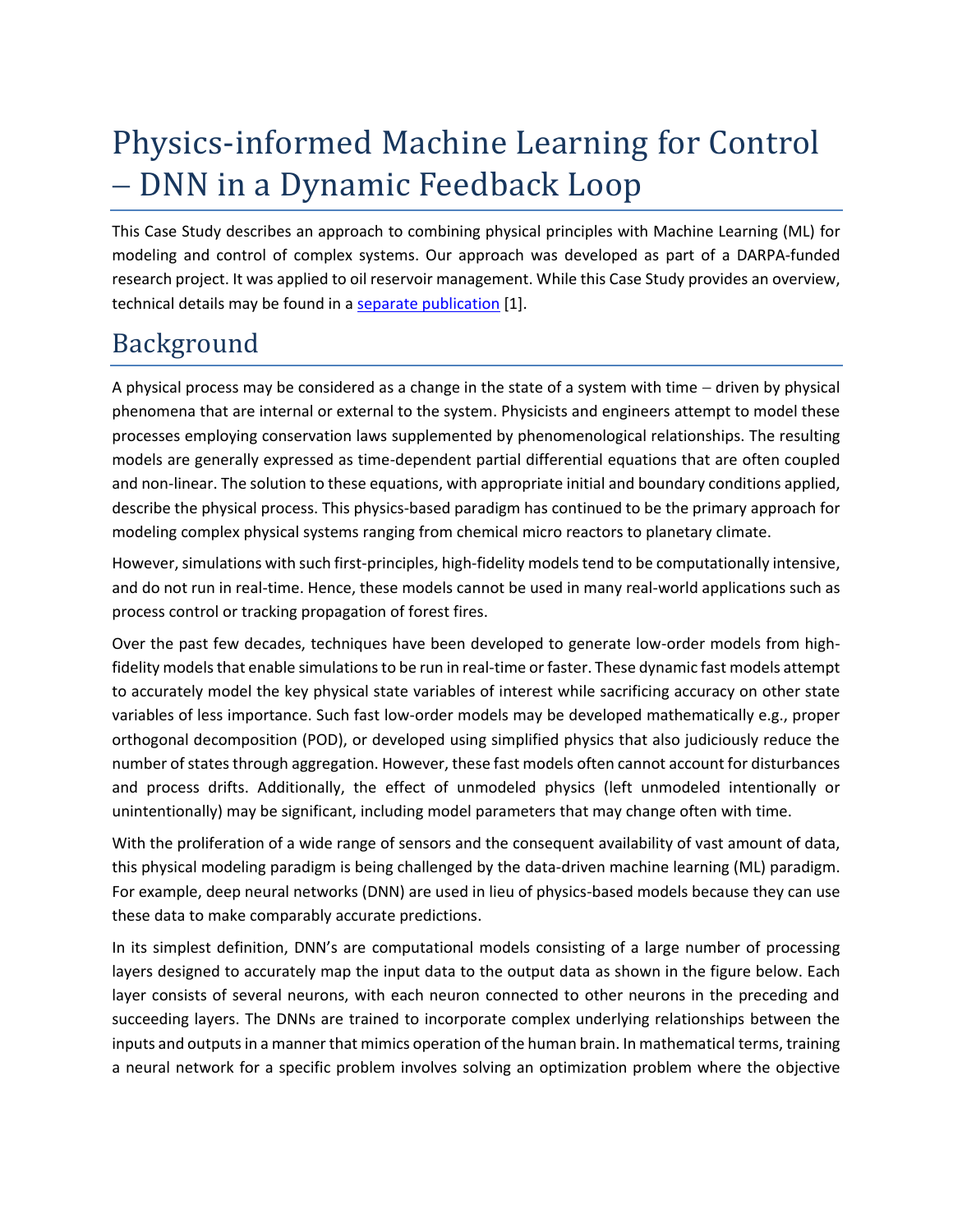(cost function) is minimized to find the optimal set of parameters, which happen to be the weights to the inputs to the neurons in each layer of the network.



The choice of the number of hidden layers and the number of artificial neurons in each layer are design parameters that are problem dependent and are presently determined mostly by trial and error. DNNs employ multiple hidden layers (typically more than three) to capture all the relationships between the input and output layers. The output of an artificial neuron, *y*, in each layer is the value of a transfer function, called activation function, whose argument is the sum of the neuron's *n* inputs where each input, *xi*, has a weight *ai*, and an additional bias term, *bi*, as shown below:

$$
y = f(z); z = \sum_{i}^{n} a_i x_i + b.
$$

Although DNNs have shown promising results in a wide range of applications, they require large amounts of data for training and are prone to overfitting, making them ineffective in unfamiliar or challenging situations outside the training dataset. An ML model will likely fail if it is applied outside the training space, especially if the system has changed with time. By training space, we are referring to the range of values of inputs and parameters of the system that was spanned when the data was acquired for training the ML model. The reason for failure is that the ML model's non-linear approximations of the actual physics may be very inaccurate on extrapolation. Even within the training space, a ML model may not produce accurate predictions when the training dataset is not sufficiently rich, i.e., the dataset despite being large in size has not adequately resolved the parameter or input space.

An alternative approach is to use both physics-based models and data-driven ML techniques in a complementary way that leverages the strengths of both approaches. A successful form of this approach, often referred to as physics-informed (or physics-infused) machine learning (PIML), would produce accurate simulation results by accommodating some unmodeled physics (e.g., system property variations in time), while showing robustness outside the training space.

Many PIML techniques have been developed that incorporate physics-based constraints and empirical prior knowledge (e.g., spatial symmetry), or a mix of both in designing and training the DNN [\[2\]](#page-7-1)[\[4\].](#page-7-2) As described below, SC's approach is a variation on this technique that uses simulation results generated from fast physics-based models to train the DNN. We incorporate physics-based constraints into the DNN design, and uses the DNN to control the system in a dynamic feedback loop.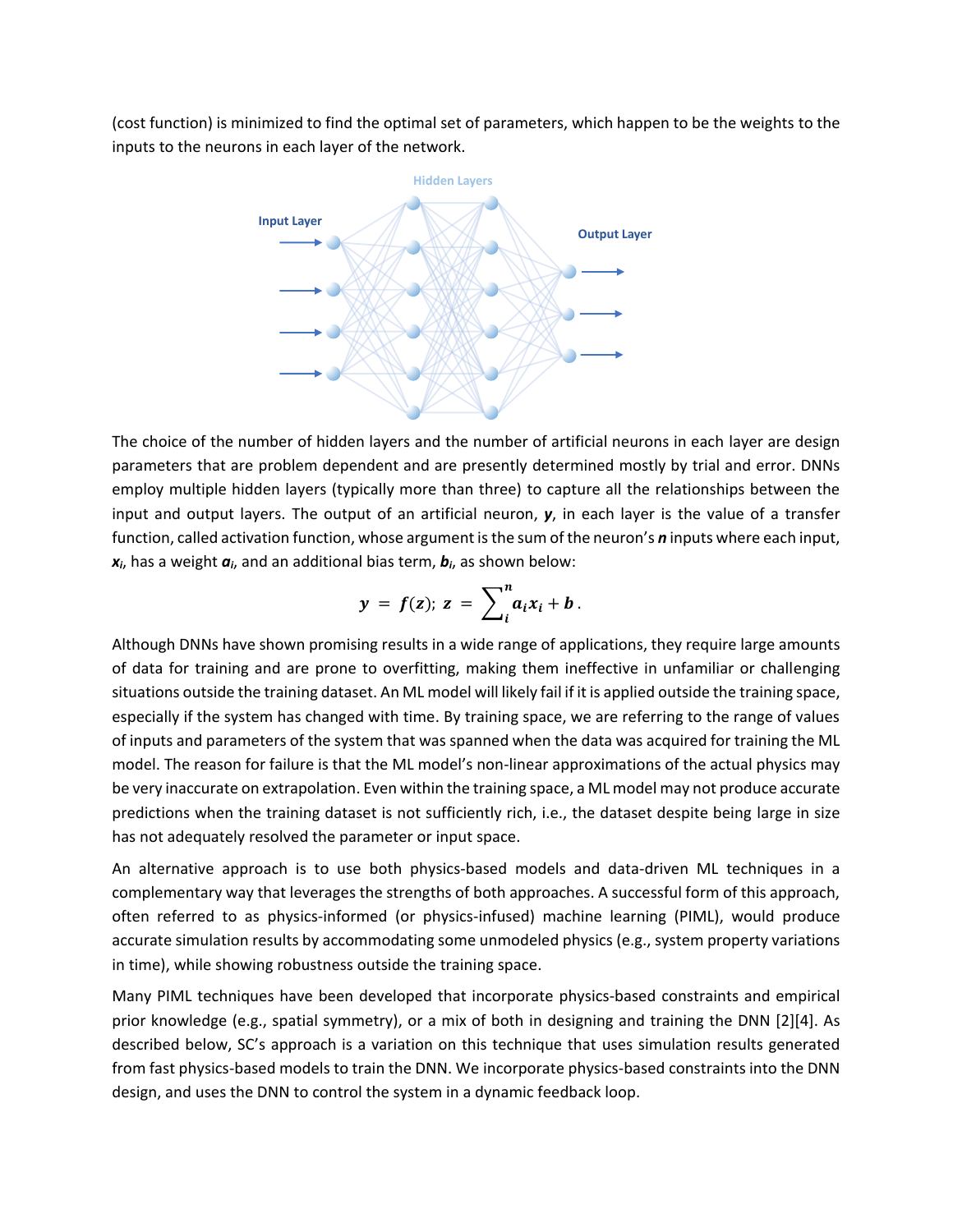### PIML Implemented with DNN in a Dynamic Feedback Loop for Control

In our approach, prior knowledge in the form of physics-based models has been incorporated in the ML model both in the construction of the DNN as well as in the latter's training.

We have used an autoencoder architecture for the DNN as shown in the figure below. The autoencoder employs a narrowing of the intermediate (hidden) layers between the input and output layers of the DNN. This bottleneck in the network forces a compression of the information in the original input vector (using the encoder part of the network),  $x$ , followed by a subsequent reconstruction (using the decoder part of the network) to obtain the DNN output,  $\hat{x}$ . This compressed representation of the inputs is denoted by  $Z$ , and may be considered as a latent variable that is associated with  $x$  and can reduce the dimensionality of the input data [\[5\].](#page-7-3)



We note that the input,  $x$ , of the autoencoder DNN does not necessarily correspond to the inputs of the model or to the physical system. It may include any combination of measurements, model inputs (e.g., voltage or heat flux), model outputs (e.g., velocity or temperature), and model parameters (e.g., mass, heat capacity), even though they are related to each other. In ML, descriptors such as velocity, mass, etc., are referred to input data labels and the data is characterized as a labeled dataset.

An ML model is said to undergo supervised learning when the model is trained using a labelled dataset to determine the mapping function to map the inputs to the outputs. In contrast, unsupervised learning occurs when the model itself finds the hidden patterns from the supplied dataset using techniques such as clustering, rule-based association, and dimensionality reduction. Since autoencoders do not need explicit labels for training they may be trained using an unsupervised learning technique.

In training the DNN, we determine the values of these weights and biases such that a specific loss function is minimized. The process involves constructing the "loss function", which is the objective or cost function that is minimized in the optimization problem. A typical loss function for autoencoder consists of a reconstruction loss that encourages the model to be sensitive to the inputs and a regularizer that discourages memorization or overfitting.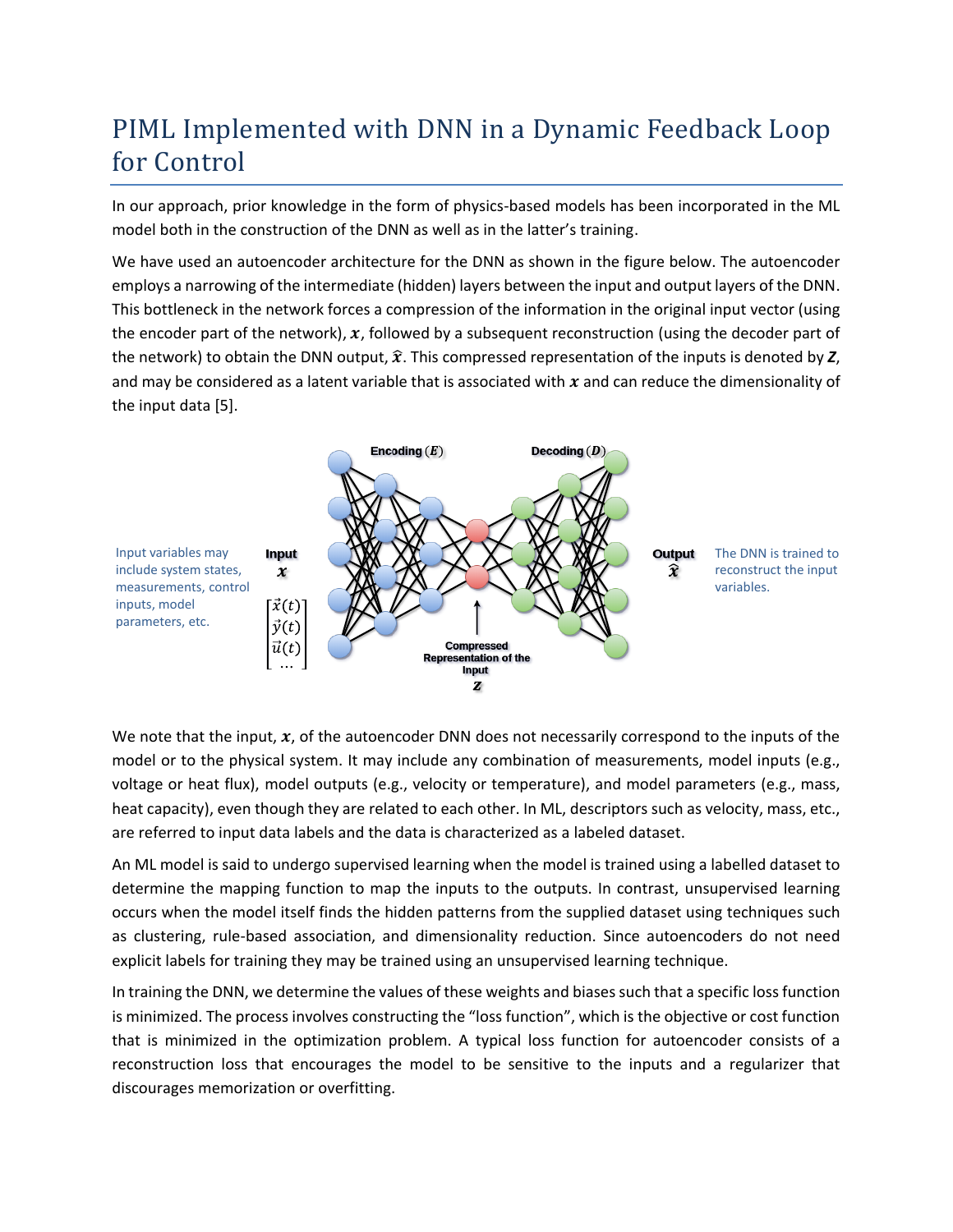The loss function for our application was defined as shown in the equation below. Here, the first two terms are the reconstruction loss of the input data and its time derivatives respectively. The third term, the physics-based regularizer, has its origin in the physics-based model and constrains the space of admissible solutions for the weights by imposing symmetry, invariance, or conservation principles originating from the physical laws that govern the system as described below. These terms may be scaled with the parameters  $\lambda_1$  and  $\lambda_2$  to control the trade-off between the three goals.



The DNN design reflects our intent to use the PIML model for model-based control (MBC) as shown in the figure below. The controller uses the same fast, physics-based model that is used in the DNN. The trained DNN used in such a dynamic feedback loop (DFL) employing effective control algorithms can achieve robustness to system variations and uncertainty, reduction of response to noise and disturbances, and optimality of the dynamic response.

The accuracy of such models for dynamic systems may often degrade over time because of physical (and chemical) changes that are reflected in the changing values of the model parameters. It would be desirable to be able to dynamically update these model parameters in the MBC. As we described earlier, our autoencoder architecture has new estimates of the parameters as part of the DNN output. These updated parameter estimates,  $\widehat{\boldsymbol{\theta}}$ , are used by the controller.



When the estimated parameters fall outside a user-specified range, the DNN would need to be retrained offline. Both model simulation results and measurements are used for the retaining. Use of measurements in training data attempts to compensate for model inaccuracy both as a result of approximations in the lower-order fast model as well as for some unmodeled physics. In the next section, we describe how this approach was used in oil reservoir management.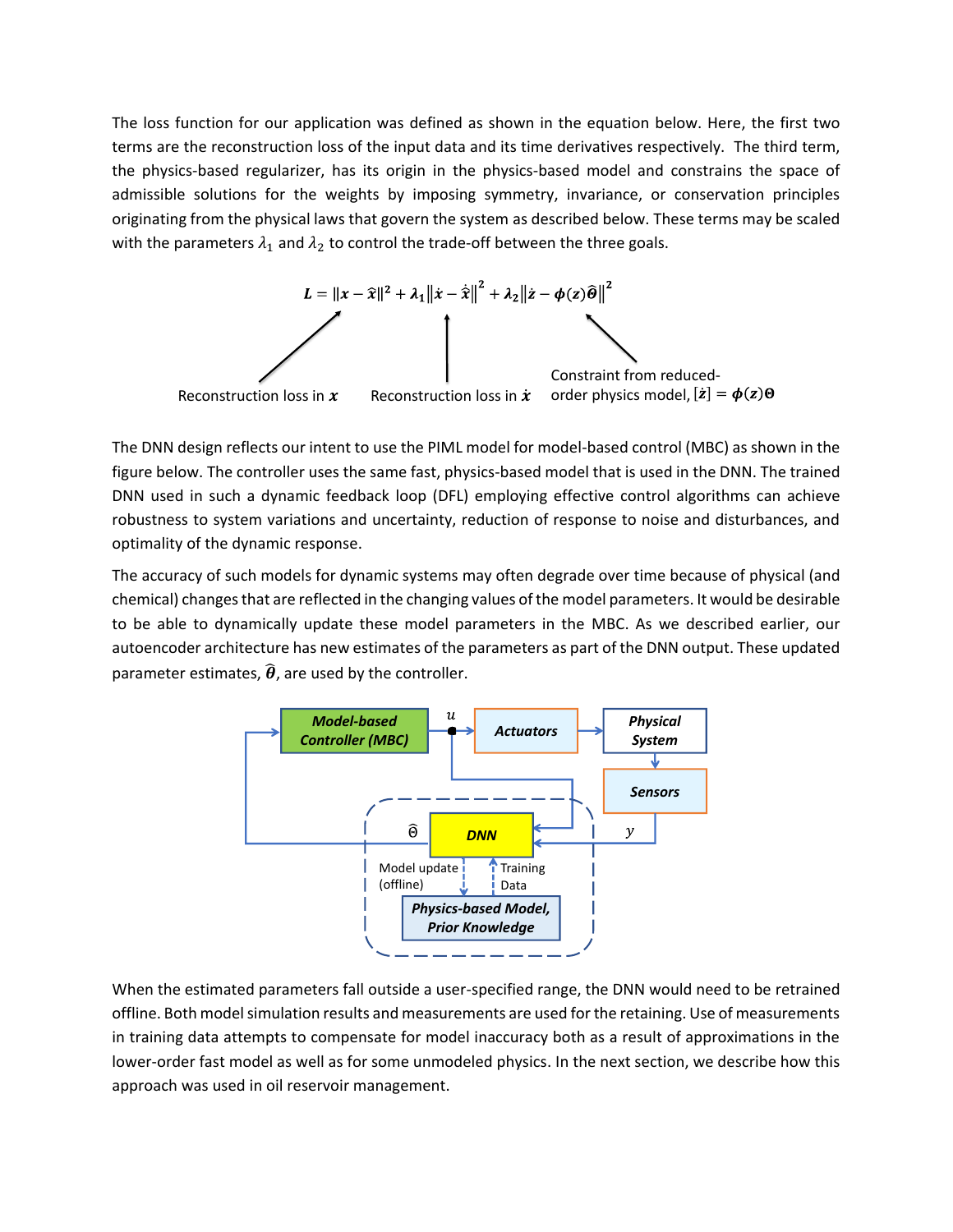## Application to Oil Reservoir Management

This PIML approach was developed in the DARPA program, [Physics of Artificial Intelligence](https://www.darpa.mil/program/physics-of-artificial-intelligence) (PAI), in which SC partnered with NeoTek Energy. A predictive analytical tool for oil reservoir management was developed based on the PIML approach. The tool was used in the dynamic feedback loop (DFL) described earlier to optimize operational parameters such as choke valve settings and injection rates. The optimization goal was to reach specific target metrics of production, e.g., maximizing oil production while minimizing the associated (but unwanted) by-products such as natural gas. The effectiveness of the DFL was demonstrated in the field tests performed in the Yates field.

Oil and gas reservoirs may be considered as complex dynamical physical systems interacting with their external environment through a set of wells that serve as inputs and outputs to the system, i.e., through the wellbores that connect to the oil reservoir. The system is non-linear, and its dynamic behavior is time varying. Examples of inputs are fluid injections (flow rates of injected species) and wellhead choke valve settings (pressure and/or flow rate control), while outputs are production rates of oil, water, and gas.

A high-fidelity physical model of this complex system involves a large number of time-varying parameters, whose values have significant uncertainties. Consequently, predictions of such a model may have limited accuracy making it difficult to use these predictions for optimal reservoir management. Hence, for optimizing production, the oil industry has generally relied on heuristics, expert knowledge, and experience.

As described in the previous section, the DFL control system consists of an autoencoder-type DNN that extracts physics-based parameters from the real-time measurements and updates the relevant parameters that are fed to the model-based controller. As shown in the figure below, in existing field operation, a set of control inputs ( $u_{P0}$ ) is selected, based on expertise and best estimates from existing data. Typically, these inputs are left unchanged for a specified period before repeating the process. However, in our approach, the optimal set of controls (*uP*) are continuously adjusted based on the DNN's prediction of key parameters ( $\hat{\theta}$ ) from the production data (q) as shown in the figure below.



We developed a fast, low-order, physics-based model of a reservoir with multiple wells that combined the capacitance-resistance model from the literature [\[6\]](#page-7-4) that incorporates inter-well connectivity, and our original coning model to simulate flow at individual wells [\[1\].](#page-7-0) This multi-well reservoir model was calibrated and validated with the historical production data of the three pilot wells in the Yates field.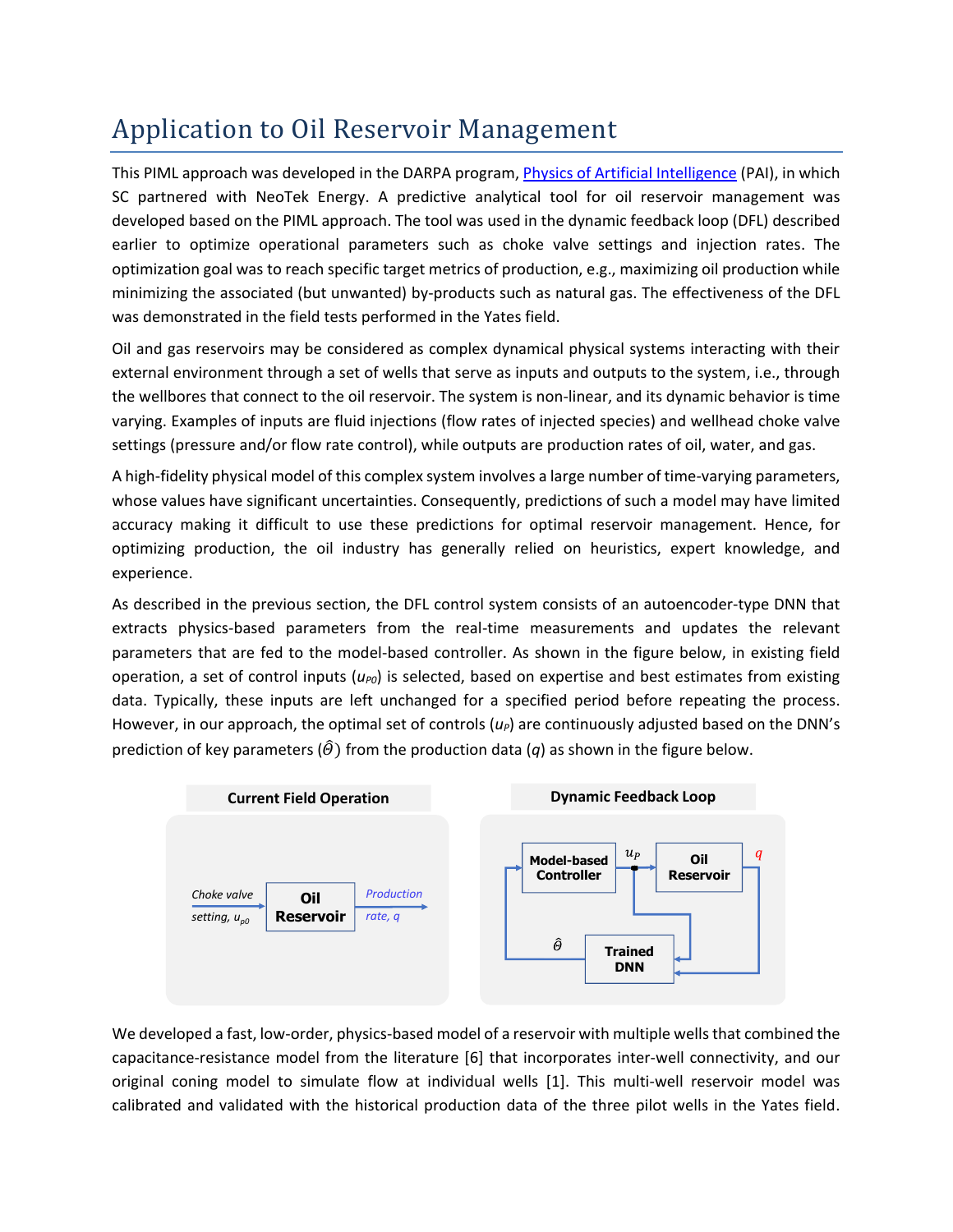Results from model simulation were then used to train the DNNs to estimate the changes in the key parameters of oil reservoir using data from NeoTek's real-time sensors installed on each monitored well (GORA Analyzer).

The controller was developed to maximize the cumulative amount of oil produced over time, penalized by the total amount of gas and/or water that also came out of the wells over the same time period. The controller generates a set of actuator inputs (choke valve settings) for a specified time horizon based on the parameters estimated by the trained DNN, in a manner similar to model predictive control.

We compared the oil production between the open-loop control representing the current field operation and the DFL scheme in simulation using the three-well reservoir model. The results are shown in the figure below where the blue lines represent the open-loop system, and the red lines represent the system with the DFL. The simulation results predict that the use of DFL would result in an increase in the cumulative annual oil production of 34.7%.



#### **Comparison of Oil Production**

The DFL was field-tested in the Yate's field. For the field test, three GORA sensor systems were deployed on the three pilot wells in the Yate's field. Action-reaction experiments ('bump tests') were designed and conducted to identify the physical model parameters for the pilot wells to identify the nominal model parameters for use in the DNN training.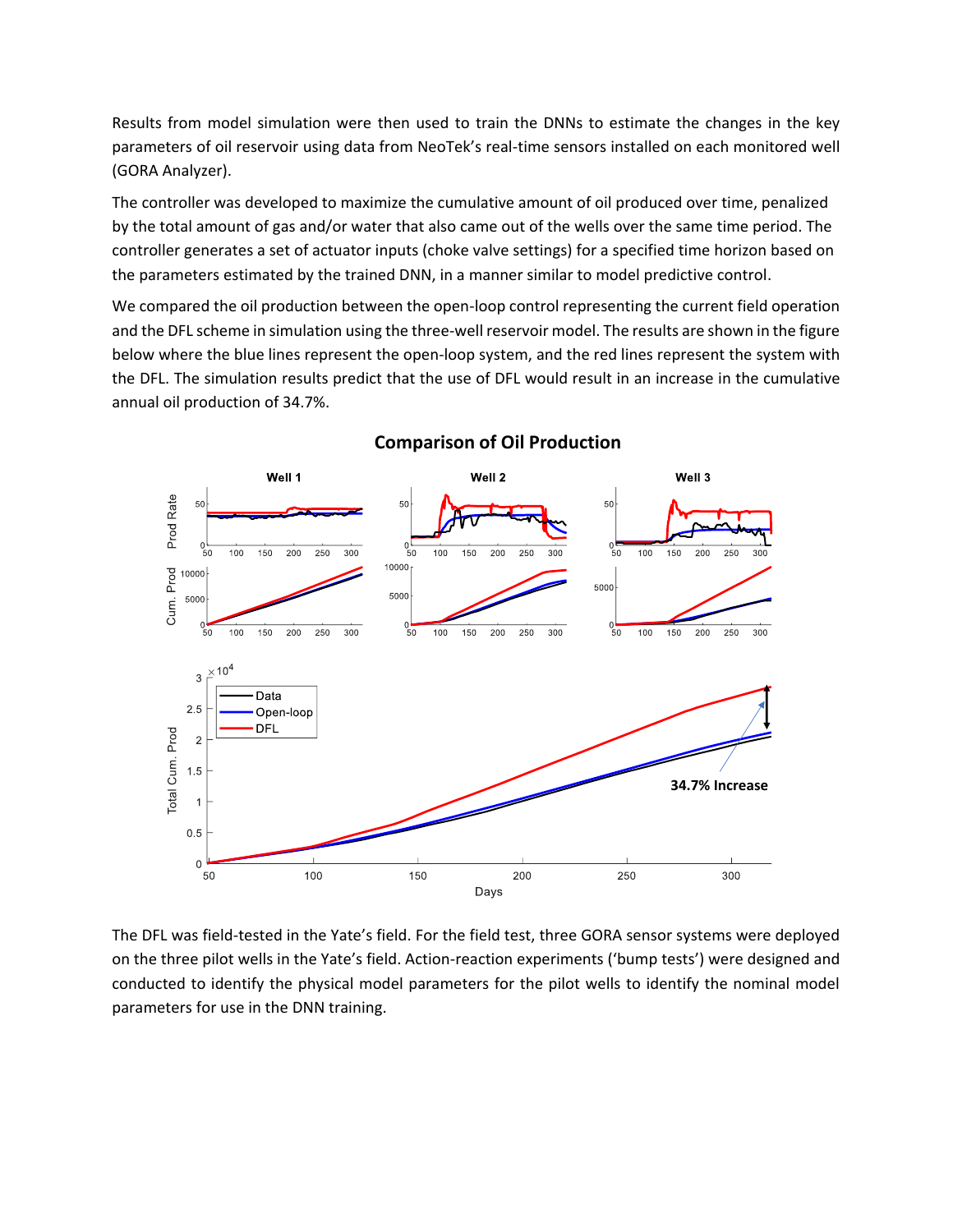

In the field test, the controller periodically generated a set of inputs (choke valve settings) based on the outputs of the DNNs, which in turn was supplied with real-time measurements from the GORA Analyzers. The time horizon was about a week. The operator in the field subsequently implemented these new settings. The average profit rate with the recommended choke settings was compared with the previous year's data as shown in the figure below. With the recommended settings applied, the average profit rate was increased by 27.9% over the same period of the previous year. The technical approach, including the formulation of the physics model and the DNN training, is explained in greater detail in paper that is available [at this](https://www.scsolutions.com/wp-content/uploads/PAI_Paper_SPE_2020.pdf) link [\[1\].](#page-7-0)



#### Benefits

Physics-infused Machine Learning (PIML) attempts to embed physics and prior knowledge into machine learning that helps overcome the challenges of sparse data and facilitate the development of predictive models for complex processes that are causal and physically meaningful. Such an approach can be useful in many applications including model-based control, virtual sensing, design of next-generation equipment, troubleshooting, and process optimization. If you would like more information regarding use of PIML-